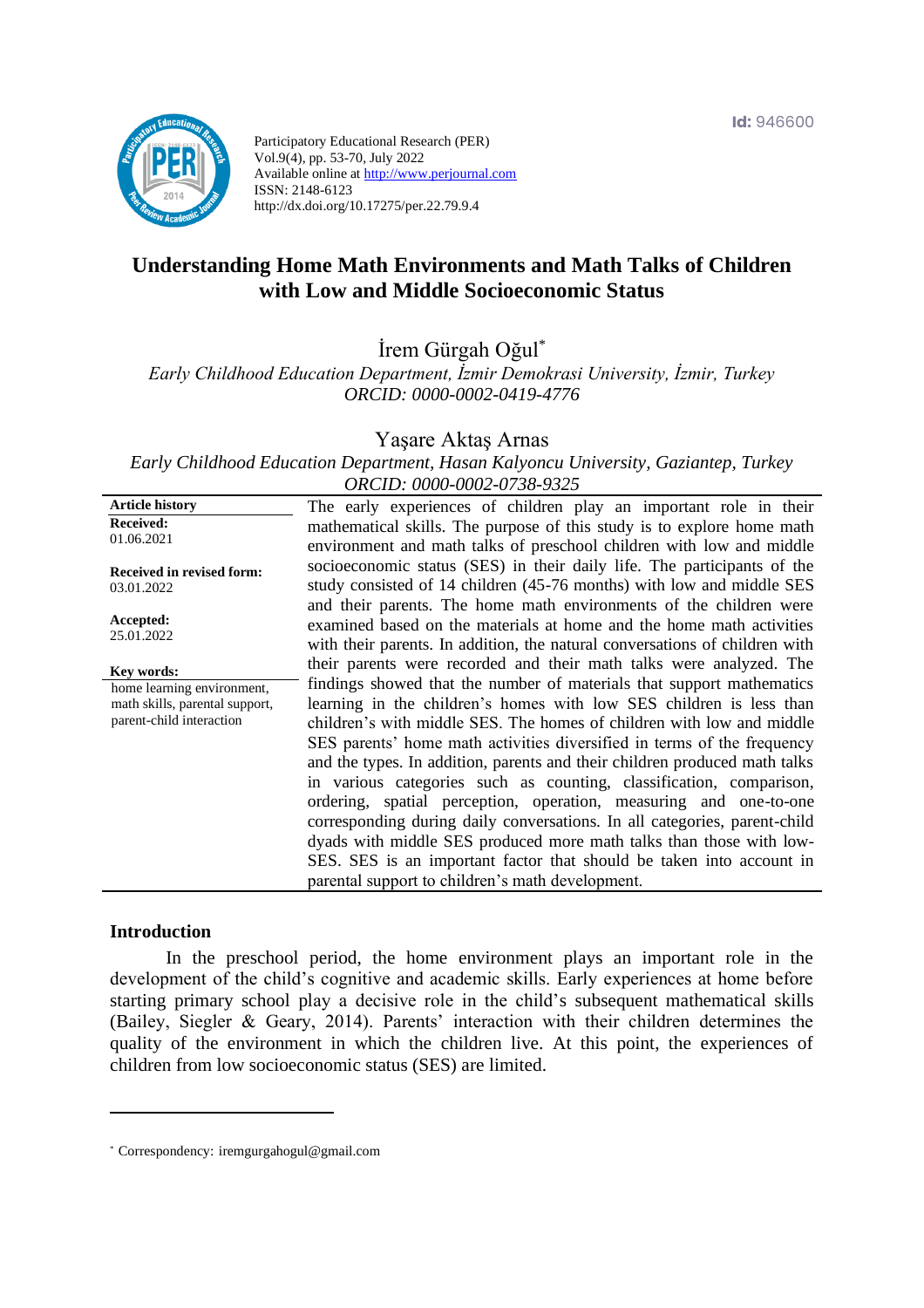The mathematical competencies of primary-school aged children differ from each other at the beginning of the school (Aslan, 2020; Burchinal, McCartney, Steinberg, Crosnoe, Friedman, McLoyd & Pianta, 2011; Sarama & Clements, 2009). Children with low SES have less mathematical knowledge than their peers (Aslan, 2013; Klibanoff, Levine, Huttenlocher, Vasilyeva & Hedges, 2006). It is argued that the disadvantage of children with lower SES in terms of math knowledge is due to the quality of the support parents provide to their children at home (DeFlorio & Beliakoff, 2015; Melhuish et al., 2008).

The home learning environment provided to their children by parents with different socioeconomic levels is varied (Dearing et al., 2012). Studies (Davis-Kean, 2005; Levine, Suriyakham, Rowe, Huttenlocher, & Gunderson, 2010; Vandermaas-Peeler, Nelson, Bumpass, & Sassine, 2009) suggest that families with low SES provide lower quality support for their children's mathematical development. Vandermaas-Peeler et al. (2009) found that families with low SES had less frequent mathematical interactions with their children during reading and playing.

## *Theoretical background*

Vygotsky (1978) emphasizes in his sociocultural theory that children's interactions with other people facilitate their cognitive development. During interactions, parents provide their children with experiences that support their understanding of math (Tudge & Doucet, 2004). In the study of Vandermaas-Peeler, Westerberg and Fleishman (2019), they found that parents help their children build meaning and construct information by collaborating with them in daily activities. Parents' formal and informal math activities with children contribute to the development of the children's math skills. Conversations conducted during activities such as counting with children, organizing their toys, and cooking include mathematical concepts (Vandermaas-Peeler, Boomgarden, Finn & Pittard, 2012).

The home learning environment plays an important role in the development of children's mathematical skills (LeFevre et al., 2009; Mutaf Yıldız, Sasanguie, De Smedt & Reynvoet, 2018). However, the mathematical experiences that children are exposed to vary depending on the input provided by their parents at home. In a longitudinal study conducted by Levine et al. (2010), they examined the interactions of between the age of 14 and 30-month-old children and their mothers. They found that the mothers' conversations with their children differed from each other. In addition, it was shown that mothers' conversations involving numbers predict the development of children in cardinal numbers (Levine et al., 2010). Similarly, Ramani, Rowe, Eason, & Leech (2015) found that the amount of math talks of children aged 3-5 and their parents varied widely even in a study of low-income families.

# *The current study*

The current study investigated the variety of the home math environments and math talks of children within Turkey. Similar to the results of the studies conducted in the Western countries, studies in Turkey reveal that parental characteristics like parents' educational status and socioeconomic level have a role in children's mathematical skills such as number and operation (Çelik, 2015; Karaman & İvrendi, 2015). Turkish families moderately support children's mathematical development at home (Ertürk Kara, 2019). In Orçan Kaçan, Yazıcı & Kandır's (2016) study, almost 10% of Turkish parents stated that they did not do any math activities with their children, while 40% stated that they were engaged in math activities at home once or twice a week. However, it was observed that families included in more mathrelated interactions with their children if they were supported (Akıncı Coşkun & Tezel Şahin,

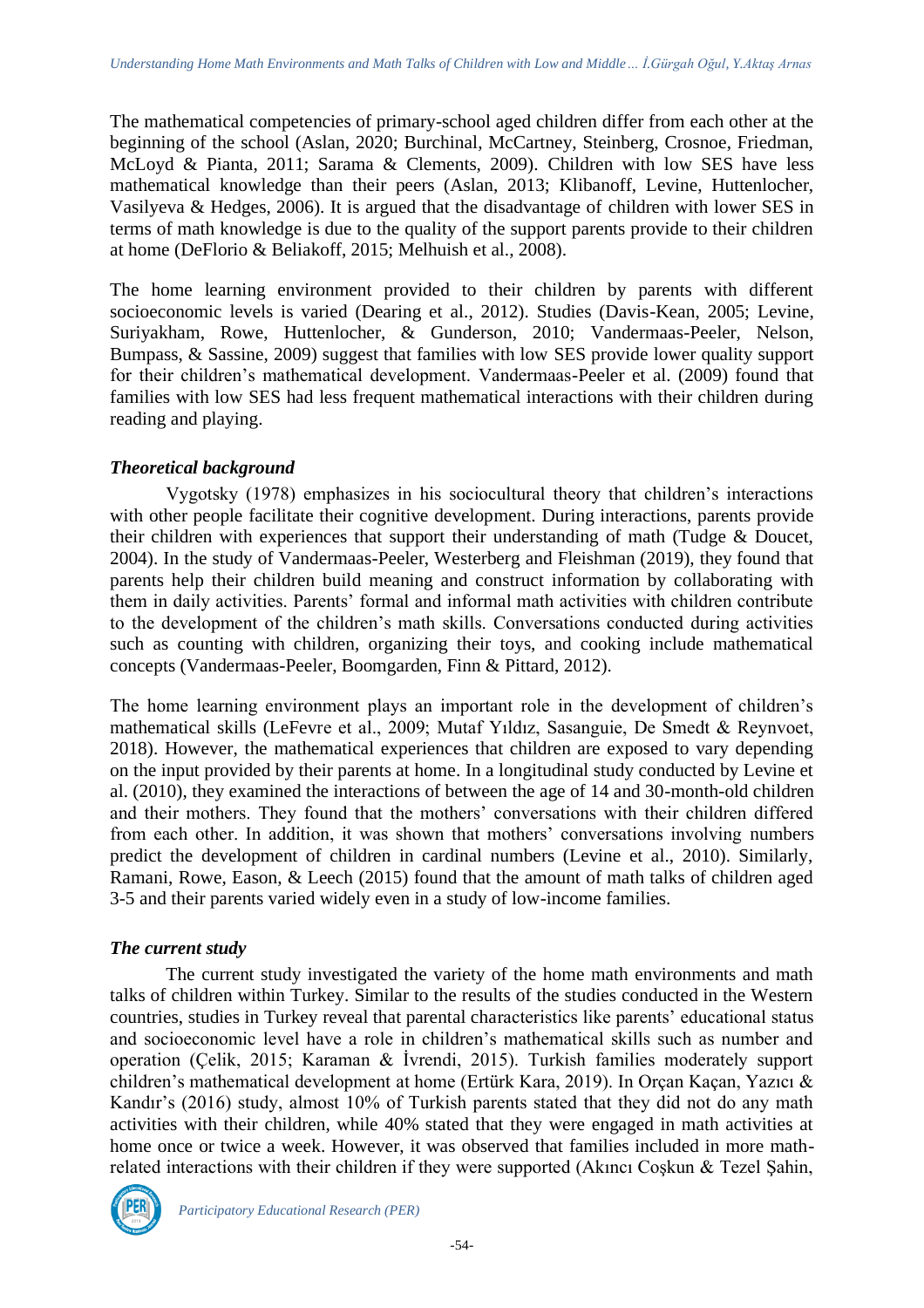2018). Therefore, it is necessary to reveal the quality of the support that families provide to their children at home to develop the home math environment of children.

Although there is an expanding literature on early math talk, the results of many studies are based on self-reports of parents and interviews with parents (DeFlorio & Beliakoff, 2015; LeFevre, Polyzoi, Skwarchuk, Fast & Sowinski, 2010). Few studies were designed to directly reflect parent-child interaction (Susperreguy & Davis-Kean, 2016; Susperreguy, Douglas, Xu, Molina-Rojas, & LeFevre, 2020). However, studies are needed to shed light on how parents take part in their children's mathematical experiences during daily life. This study provides an overview of the parent-child interaction, which improves the mathematical knowledge of children, takes place in their natural environment.

To understand children's math development, it is crucial to know their home learning environment (DeFlorio & Beliakoff, 2015). Most of the studies on the home learning environment provide information about the interactions of children with their families in developed countries and Western cultures (LeFevre et al., 2009; Ramani et al., 2015; Sonnenschein, Metzger, & Thompson, 2016). However, given that the skills that different cultures value and want to transfer to their children are different (Çankaya & LeFevre, 2016), it becomes important to develop an understanding of parental support living in developing countries. Parenting and family patterns in Turkey are traces of the synthesis of Eastern and Western culture (Kağıtçıbaşı & Ataca, 2005). At this point, this study will contribute to the intercultural implications in terms of what kind of math inputs parents with low and middle SES living in Turkey provides to their children.

Although many studies to date (DeFlorio & Beliakoff, 2015; Elliott, Braham, & Libertus, 2017; Levine, Ratliff, Huttenlocher, & Cannon, 2012) have indicated that parental math support to the child is affected by socioeconomic factors such as parental education and income level, only a few studies (Gunderson & Levine, 2011; Levine et al., 2010) have explained the relationship between socioeconomic level and the variation in math talk which the child is exposed to. The current study points to this gap in the studies related to parental math support by focusing on how math talks of children with low and middle SES differ from each other.

The purpose of this study is to explore math environment and math talks of preschool children with low and middle SES in their daily life. The following research questions are answered as follows. (1) How are the home math environments of preschool children with low and middle SES? (2) What kind of math talk emerges during the interaction of preschool children with their parents with low and middle SES? (3) What is the frequency of math talks that emerge during the interaction of the children with their parents?

# **Methodology**

## *Research design*

This study, which aims to explore home math environment and math talks of preschool children with low and middle SES with their parents in their daily life, is designed as a case study. Case studies are in-depth explorations of a limited system such as an event, process, or individuals (Creswell, 2012). The case study allows the examination of the situations in real-life contexts, using qualitative and quantitative evidence (Yin, 2014). In this study, children's learning experiences related to mathematics at home were considered as a

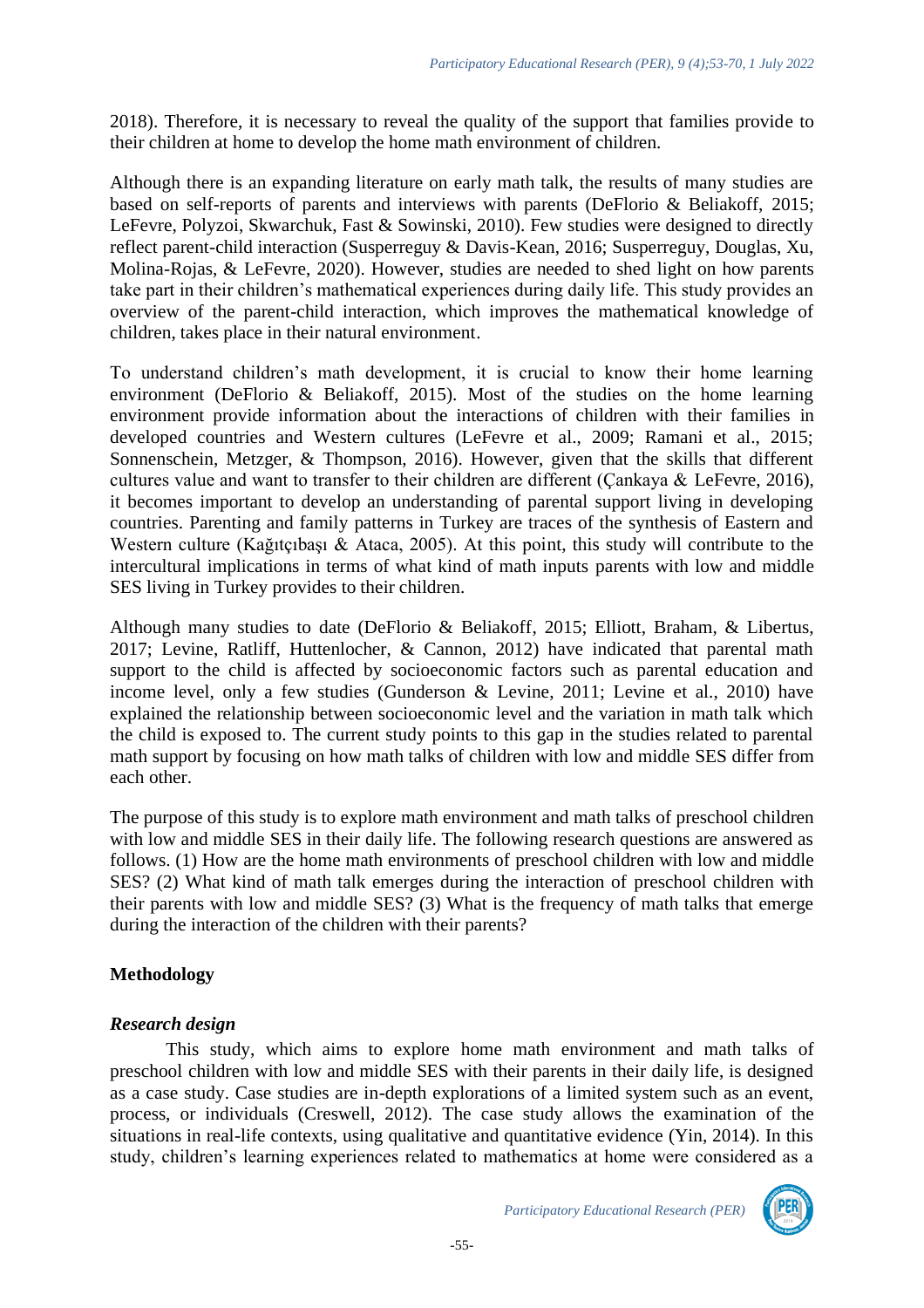situation, and instruments and voice recordings in the natural environment were used to understand these experiences.

### *Participants*

Families from low- and middle-income schools were included in this study to explore the mathematical experiences of children from various socioeconomic backgrounds. The study group consisted of 14 children between 45 and 76 months ( $M = 57$  months) attending three state kindergartens in Adana and their parents. Nine girls and five boys participated in the study. The mothers of 11 children and the fathers of three children participated in the study. In this study, criterion sampling, one of the purposeful sampling methods, was used to explore in depth the math environment and math talks in families with different SES. The purposeful sampling method is useful in explaining situations that are thought to have rich information (Patton, 2002). Parents' income and educational status are among the most important determinants of socioeconomic level (Elliott & Bachman, 2018). Therefore, while determining the socioeconomic level, monthly income and education level of the family were taken into consideration in this study. Parents' education level and monthly income used to produce a composite SES variable. The demographic characteristics of the participants are presented in detail (see Table 1).

| Demographic Characteristics | Low SES          | Middle SES       |
|-----------------------------|------------------|------------------|
|                             | ${\bf N}$        | ${\bf N}$        |
| <b>Maternal Education</b>   |                  |                  |
| Primary                     | 3                | $\boldsymbol{0}$ |
| Secondary                   | $\mathfrak{Z}$   | $\boldsymbol{0}$ |
| High school                 | 1                | 1                |
| College                     | $\boldsymbol{0}$ | 1                |
| Bachelor's degree           | $\boldsymbol{0}$ | 5                |
| <b>Paternal Education</b>   |                  |                  |
| Primary                     | $\mathbf{1}$     | $\boldsymbol{0}$ |
| Secondary                   | $\overline{2}$   | $\mathbf{0}$     |
| High school                 | $\overline{4}$   | $\mathbf{0}$     |
| College                     | $\mathbf{0}$     | 1                |
| Bachelor's degree           | $\boldsymbol{0}$ | $\sqrt{6}$       |
| Number of Children          |                  |                  |
| One                         | $\mathfrak{Z}$   | $\sqrt{2}$       |
| Two                         | 3                | 5                |
| Three                       | $\,1$            | $\boldsymbol{0}$ |
| The Child                   |                  |                  |
| Has a room                  | $\overline{4}$   | 7                |

Table 1. Demographic characteristics of the participants

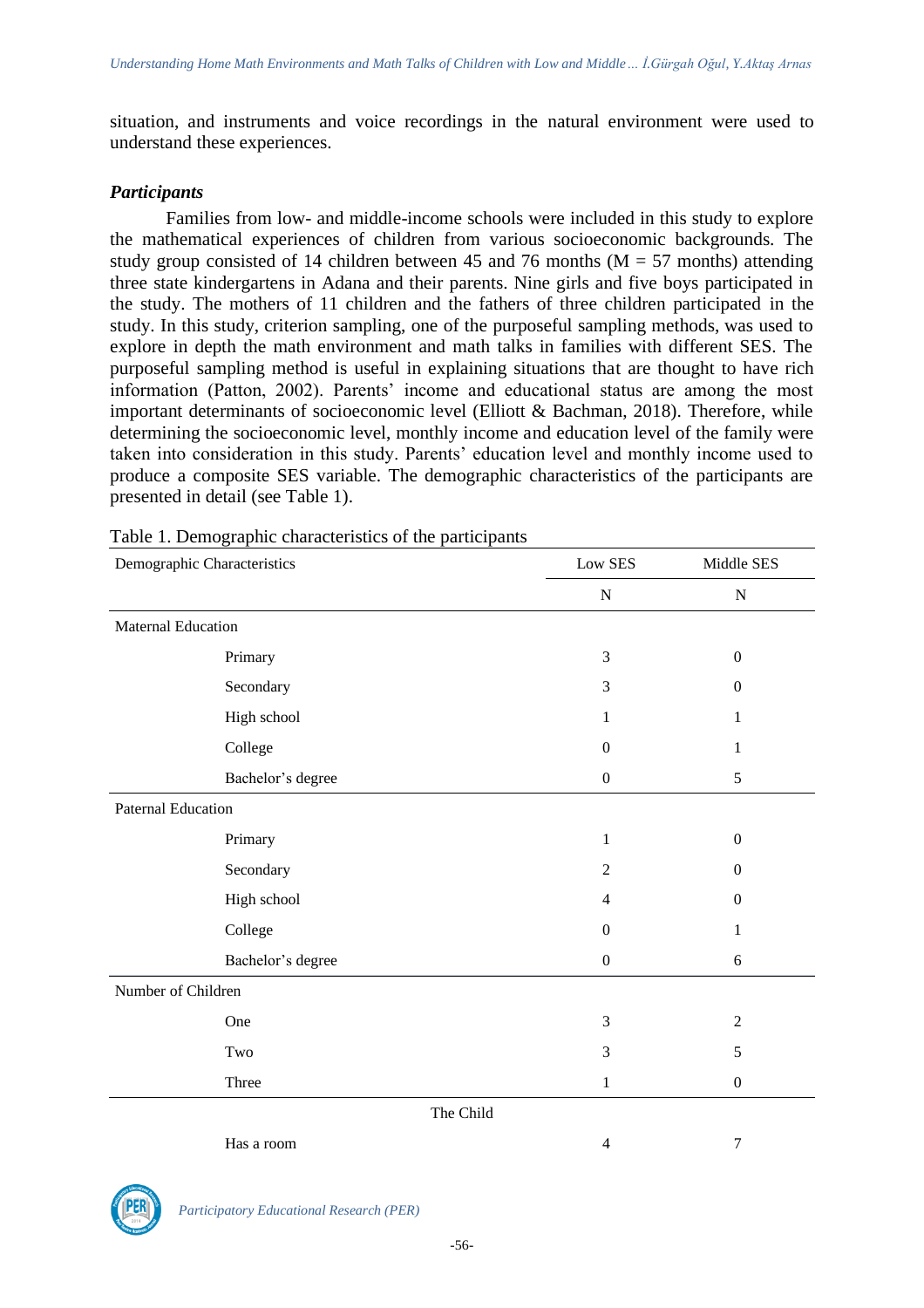| Does not have a room |         |         |
|----------------------|---------|---------|
|                      | M       | M       |
| Monthly income (TL)  | 1571.43 | 5571,43 |

#### *Ethical considerations*

This study was approved by the Ethics Committee of the Cukurova University Social Sciences Institute. Before visiting schools, written permissions were obtained from Adana Provincial Directorate of National Education. Afterwards, the parents were interviewed during drop-off or pick-up time and informed about the study. Volunteer parents and their children were included in the study. Informed consent forms were completed by the parents and oral permissions were obtained from the children.

### *Instruments*

To obtain the data of the study, demographic information form, the Home Math Environment Assessment Tool, Parents' Participation in Mathematics Activities Scale and voice recordings were used to determine home math talk.

### *Demographic information form*

The demographic information form consists of questions such as the education status of the parents, the monthly income level of the family, the number of children in the family, and whether there is a room for the child at home.

### *Home math environment assessment tool*

In this study, the Home Math Environment Assessment Tool is developed by the researchers was used to evaluate the math learning environment of children aged three to six years. During the development of the checklist, the literature related to the math learning environment was examined and the items were written. Expert opinions were obtained from six academicians studying in the field of preschool math education and nine preschool teachers. The items were revised according to their opinions. Then, the tool was applied to two parents whose children were in preschool period and their feedback was noted. The content validity of the instrument was tried to be provided by obtaining expert opinion and sample application. There are 45 items which consist of the expressions such as "There are blocks in different colors and/or shapes that my child can use in our house". Parents were asked to check the "yes" box when their child has the specified material and "no" box when they do not.

### *Parents' participation in mathematics activities scale*

Parents' Participation in Mathematics Activities Scale developed by Gürgah Oğul, Aslan and Aktaş Arnas (2018) was used to determine the mathematical activities of parents with their children. The scale consists of 19 items and three factors: informal math activities (twelve items), operation activities (four items) and measurement activities (three items). Scale items are in four-point Likert type have a value ranked from 1 point (never) to 4 points (6 times or more a week). The internal consistency of the instrument was determined for the factors as 0.89, 0.87 and 0.73 respectively, and for the whole scale as 0.93. The concurrent validity of the scale was calculated as 0.91 using the İvrendi and Wakefield (2009) scale. Total scores were used in this study.

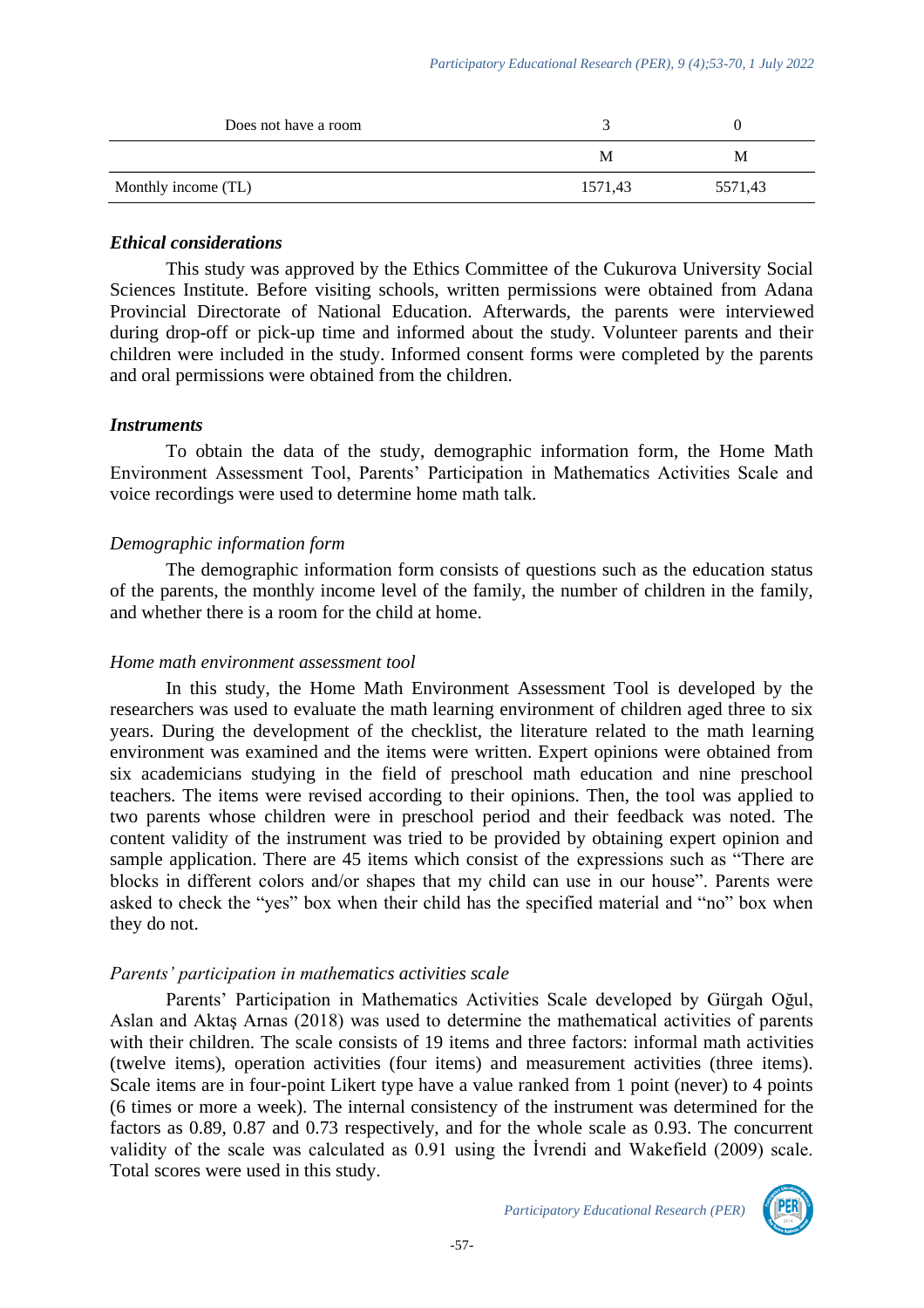### *Home math talk voice recordings*

Voice recordings were obtained from the parents and their children in order to detect the math talk during their interaction. Voice recorders and lapel microphones were used to obtain math talk that emerged in the natural environment of the participants. Two voice recorders and two lapel microphones were delivered to each parent-child dyad. Parents were asked to record their voices with their children in evening at least for two hours at home. They were free to choose a day to make recordings. Using a coding schema developed by the researchers, the voice recordings were examined to reveal math talks of parent-child dyads.

### *Data collection*

A face-to-face meeting was conducted with parents who agreed to participate in the study. In this meeting, parents completed the demographic information form and were told how the voice recorder worked. The participants were informed that the purpose was to examine the interaction between parent and child, but not told that it is directly related to math. Thus, the behaviours they will exhibit in daily life and the activities they will perform with their children are not affected by the nature of the study. After the meeting with the parents, the children were interviewed with the parents to give information about the study and introduce the voice recorders. Volunteer parents and children were included in the study.

The conversations of the parents with their children at home were recorded with a voice recorder. In this context, two voice recorders and lapel microphones were delivered to each parent-child dyad, one for the parent and the other for the child. They were asked to put the voice recorder and lapel microphone on at home and record their conversations for at least two hours. The participants were completely released for their activities during the voice recording and no intervention was made. They were told that they could continue to do their daily routines during the recording process. The researchers were not involved in any way during audio recording so that the interaction between the parent and the child would take place naturally. After completing the recording, the participants delivered the devices to the researchers back. After the recording process, parents completed the Home Math Environment Assessment Tool and the Parents' Participation in Mathematics Activities Scale.

## *Data analysis*

The duration of the voice recordings obtained from the parents ranged from 30 minutes to 4 hours and 29 minutes. The average duration of the voice recordings from the parents was 1 hour and 10 minutes. 30 minutes of recordings from each parent were analyzed. While determining the part to be analyzed, the periods in which the parents and children have the most interaction were taken into consideration.

Voice recordings were transferred to the NVivo 10 qualitative data analysis program and the names of the participants were changed to code names such as Parent 1 (P1) and Child 1 (C1). The conversations of the children and parents were then coded using the content analysis method. In order to ensure reliability in the data analysis, the reliability steps of Compton, Love and Sell (2012) were followed. While analyzing the conversations, first of all the speeches belonging to the parents and children were read once by the researchers and a common coding schema was created. All recordings were encoded in accordance with the specified codes.

In addition, the data obtained from the Home Mathematics Environment Assessment Tool and Parents' Participation in Mathematics Activities Scale was analyzed and reported using

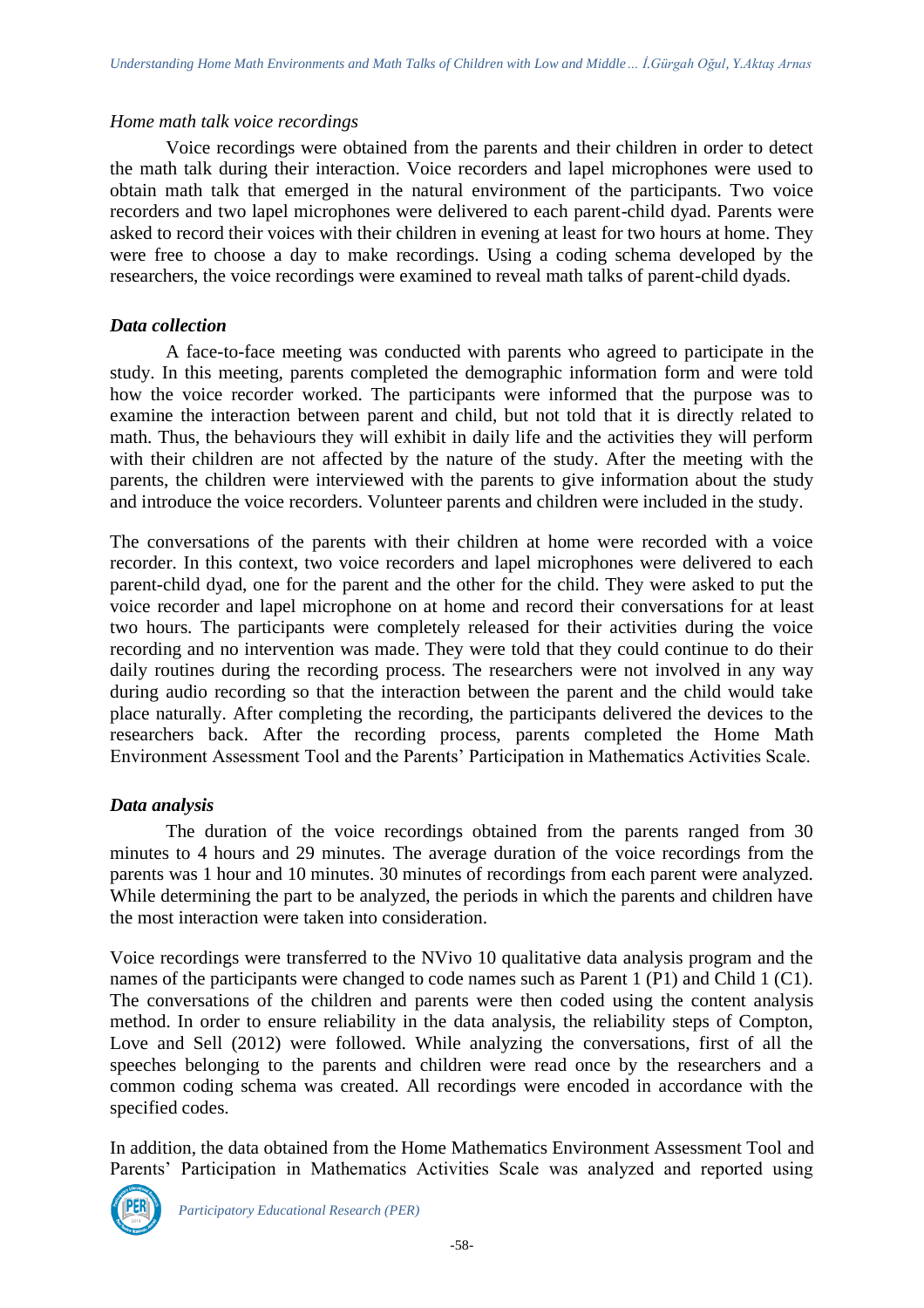percentages and frequencies.

## *Coding of Math Talk*

Within the scope of the study, the recordings obtained in order to reveal the math talk of preschool children with their parents were analyzed. While analyzing the recordings from parents, the studies that investigated the math talk of children with adults (Klibanoff et al., 2006; LeFevre et al., 2009; Ramani et al., 2015; Susperreguy & Davis-Kean, 2016) were examined and a coding schema were created based on math talk categories. The conversations of the parents and children were separately coded and analyzed by using the coding schema. The expressions used by the participants were coded only if they had mathematical meaning. The expressions used were coded once under the math talk categories. Where an expression refers to more than one category, it was re-coded for all categories that refer to. Only the dialogues between parents and children were analyzed. The participants' conversations with other people at home (such as other parents, siblings, grandparents, and alike) were not analyzed.

## **Findings**

## *Home math environment*

In this study, first, the quality of the home math environment that low- and middle-SES parents present to their children was examined. The home math environment presented to the children was analyzed based on two components: the materials that support mathematics learning of children in their homes and the math activities of children with their parents in daily life. Table 2 presents the findings about the number of the materials that support mathematics learning in the children's homes with low and middle SES.

|            | Number of the Materials |     |       |           |  |
|------------|-------------------------|-----|-------|-----------|--|
|            | Min                     | Max | М     | <b>SD</b> |  |
| Low SES    | 11                      | 42  | 24,72 | 12,22     |  |
| Middle SES | 13                      | 36  | 27,29 | 9,41      |  |

Table 2. Number of the materials supporting low- and middle-SES children's math learning

Table 2 shows that the average number of materials  $(M = 27.29; SD = 9.41)$  that children from middle SES have at home to support mathematics learning is higher than the average number of materials ( $M = 24.72$ ;  $SD = 12.22$ ) that children from low SES have.

The data obtained from the assessment tool showed that all children had legos and wall / table clocks in their homes. In most children's homes, there are materials such as puzzles (13 children), reassembled toys (13 children), balls with different colors and/or sizes (13 children), toy phone (13 children), blocks with different colors and/or shapes (12 children), toys of different animals (12 children), various toy vehicles (12 children), play dough (12 children), dough molds with different shapes (12 children). On the other hand, very few of the children have abacus (5 children), a story book with mathematical concepts (5 children), a carpet with numbers (5 children), an enclosed area for playing (play house) (4 children), toys which can be rotated and attached together (4 children), hourglass (4 children), nursery rhymes / finger games / riddle CDs (4 children), building toys (2 children) and stacking tower toys (Hanoi tower) (2 children). It was also found that no child had a toy scales and darts in

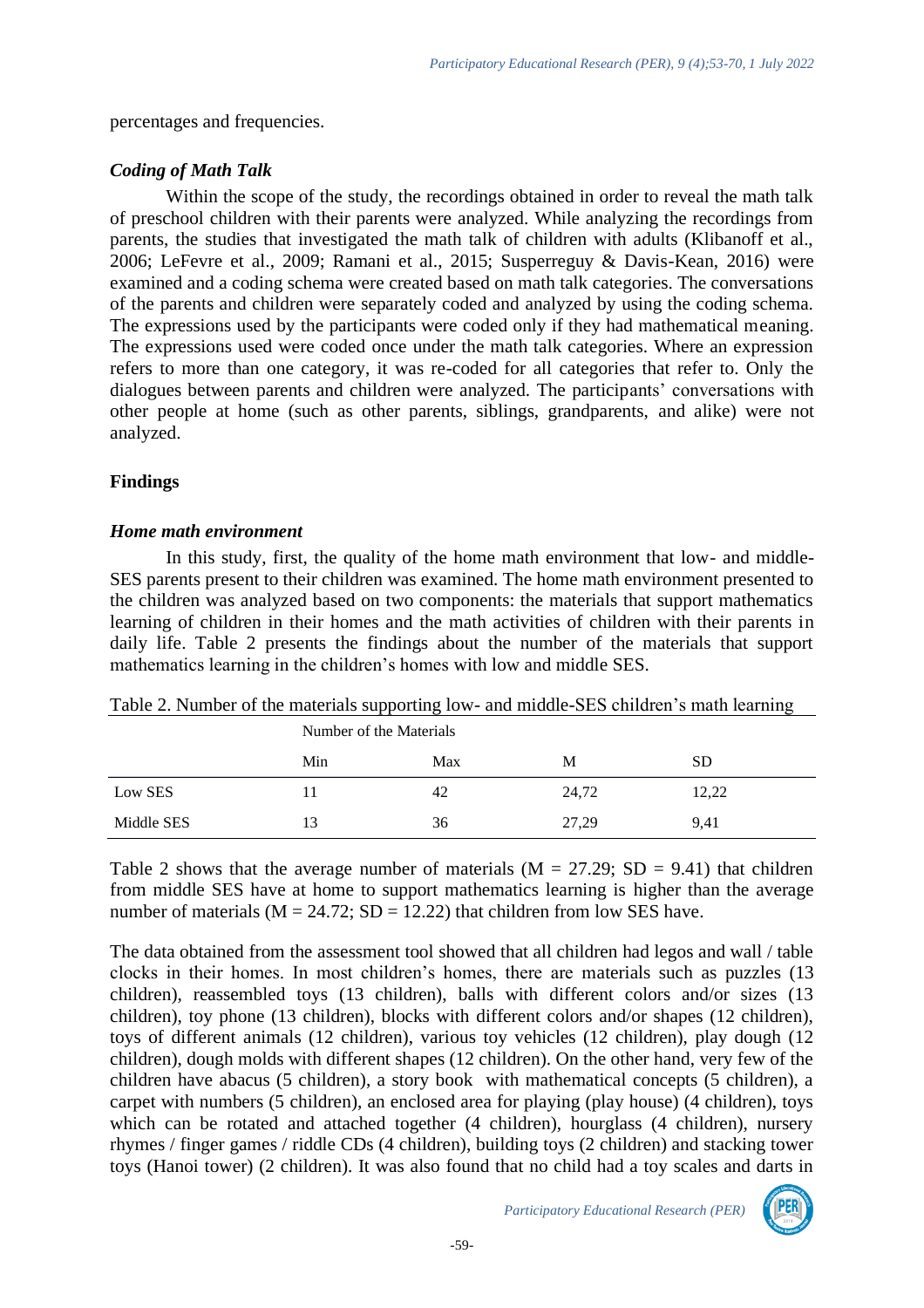### his/her home.

Another component of the children's home mathematics environment was the participation of parents in home math activities. The activities of the parents with their children in daily life were examined. Findings regarding the frequency of parents' participation in math activities at home are presented in Table 3.

|                              | Parents' Participation in Home Math Activities |    |       |       |  |  |
|------------------------------|------------------------------------------------|----|-------|-------|--|--|
| Min<br>Max<br><b>SD</b><br>М |                                                |    |       |       |  |  |
| Low SES                      | 50                                             | 88 | 64.00 | 13,90 |  |  |
| Middle SES                   | 58                                             | 80 | 66,29 | 8.51  |  |  |

| Table 3. Participation of parents with low and middle SES in home math activities |  |  |  |  |  |  |
|-----------------------------------------------------------------------------------|--|--|--|--|--|--|
|                                                                                   |  |  |  |  |  |  |

As Table 2 shows, the middle-SES parents' the average score ( $M = 66.29$ ; SD = 8.51) from the participation in mathematics activities scale is higher from the average score of the parents with low SES ( $M = 64$ ; SD = 13.90). It was found that mothers and fathers from the middle SES carried out more mathematical activities with their children in daily life than those from lower SES.

When the responses of the parents with low and middle SES to the participation in math activities scale were analyzed, it was found that the parents engaged in math activities with their children on average once or twice a week or three or five times a week. Specifically, parents with low SES reported that they frequently talk to their children about what they do during the day by using expressions such as "morning", "noon", "evening" ( $M = 3.86$ ; SD = 0.38) and ask the child to order the numbers from 1 to 10 and from 10 to 1 ( $M = 3.85$ ; SD = 0.38). On the other hand, parents with middle SES indicated that they always talk to their children about what they do during the day by using expressions such as "morning", "noon", "evening" ( $M = 4.00$ ;  $SD = 0$ ) and encourage their children to use the words "yesterday", "today", "tomorrow" ( $M = 4.00$ ; SD = 0).

On the contrary, it was determined that the parents with low SES rarely study on math concepts by using math books  $(M=2.00; SD=1.30)$ , and work with their child to cover objects with different sizes using various paper or fabrics and talk about the areas of objects during these activities  $(M=2.14; SD=1.46)$ . Also, it was found that parents with middle SES rarely work with their child to cover objects with different sizes using various paper or fabrics and talk about the areas of objects during these activities  $(M=1.86; SD=0.90)$ , and play games with their children to fill and empty materials such as water and sand in different sizes and asked questions about how much sand or water the containers took during these games ( $M =$  $2.29$ ; SD = 0.95).

## *Math talks during interactions with parents and children*

The second purpose of this study was to determine the types of math talks that preschool children have during their interaction with their parents at home. The voice recordings were analyzed, and math talk that occurred during the interaction of children with their parents was determined. As a result of the analysis, it was found that parents and children with low and middle SES used expressions for many math skills during their interaction at home. Table 4 presents examples of mathematical expressions used by parents and children.

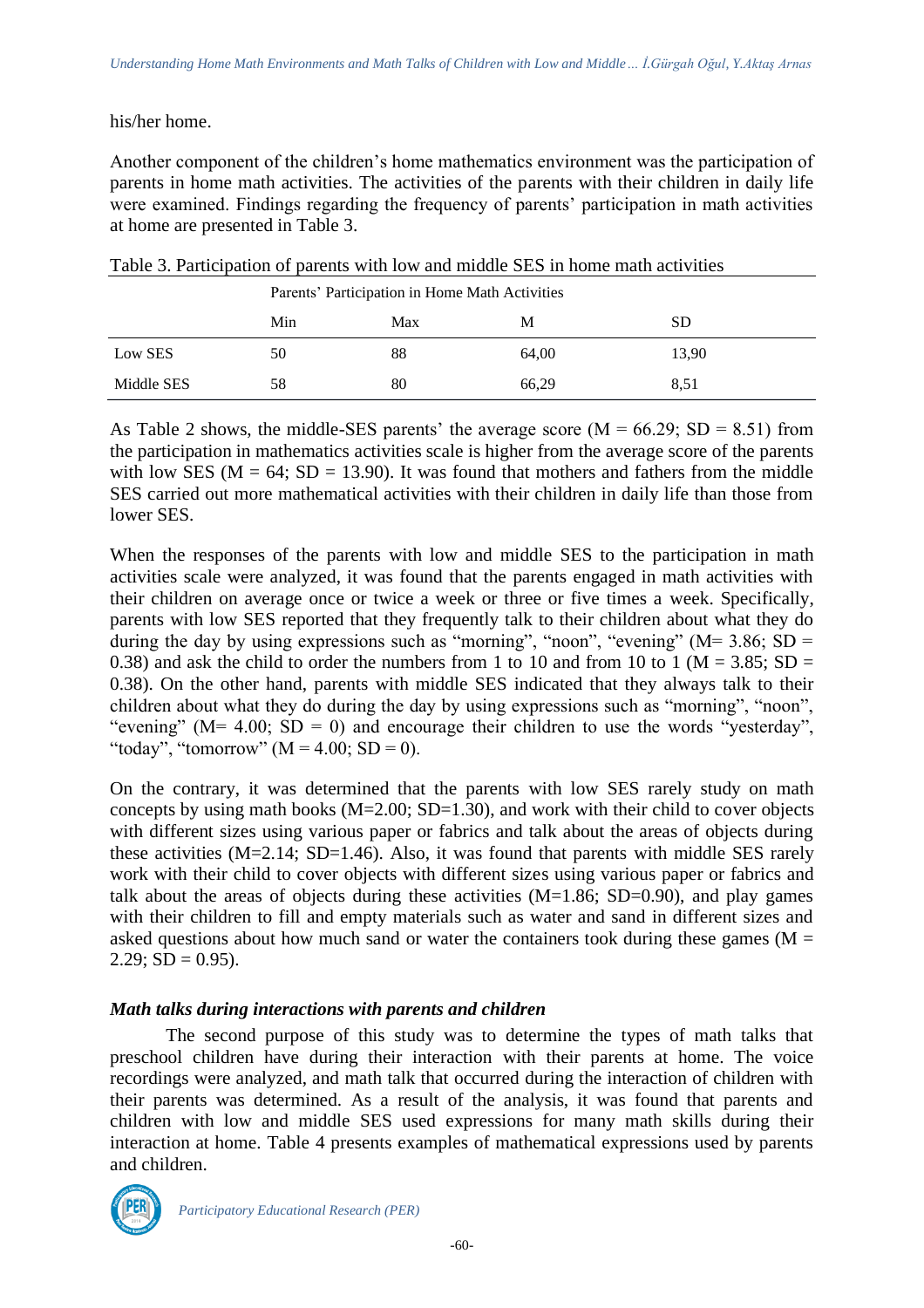| <b>Skills</b> | Sample Expressions                          |                                                                                       |  |  |  |  |
|---------------|---------------------------------------------|---------------------------------------------------------------------------------------|--|--|--|--|
| Counting      |                                             |                                                                                       |  |  |  |  |
|               | Rhythmic counting (with object)             | One, two, three (while counting bowl)                                                 |  |  |  |  |
|               | (without<br>Rhythmic<br>counting<br>object) | 1, 2, 3, 4, 5, 6, 7, 8, 9, 10, 11, 12 (while sitting in her<br>room)                  |  |  |  |  |
|               | Cardinal number (with object)               | One, two, three and four. Four pieces (while counting<br>glasses)                     |  |  |  |  |
|               | Cardinal number (without object)            | Give me money, I will buy five (while talking about<br>the pogs)                      |  |  |  |  |
|               | Recognizing numbers                         | Mine came to twelve. (reading the number on the voice<br>recorder)                    |  |  |  |  |
|               | Writing numbers                             | Shall I make one to you? (writing on the sheet)                                       |  |  |  |  |
|               | Question                                    | Mom, how many will I get? (bringing the spoon)                                        |  |  |  |  |
| Classifying   |                                             | Mom, what do we do with the others? (talking about<br>the pog)                        |  |  |  |  |
| Comparing     |                                             | Yours is 5, mine is 6 (the number on the voice<br>recorder)                           |  |  |  |  |
| Ordering      |                                             |                                                                                       |  |  |  |  |
|               | Ordering events                             | We use soap first, then wet it, then rub our hands<br>together.                       |  |  |  |  |
|               | Ordering words                              | Your fourth birthday.                                                                 |  |  |  |  |
|               | Spatial perception                          | Did you say inside, Mom? I put it outside. (Putting<br>laundry in the laundry basket) |  |  |  |  |
| Operation     |                                             | What is nine plus two?                                                                |  |  |  |  |
| Measuring     |                                             | I thought you were going to eat here. (pointing to the<br>level on the bowl.          |  |  |  |  |
|               | One to one corresponding                    | One of them (toys) is John's, and one of you.                                         |  |  |  |  |

In Table 4, the mathematical expressions used by parents and children during daily life are presented under eight main titles: counting, classifying, comparing, ordering, spatial perception, operations, measuring and one to one correspondence. It was determined that parent-child dyads from both low and middle SES produced math talks in all categories. Specifically, during the interaction of the parents and children, it was revealed that they make conversations about counting such as rhythmic counting, cardinal number, recognizing numbers, writing numbers, and counting questions.

At the same time, they made conversations that require classification of objects in daily life and comparison of two objects or situations according to a particular feature. In these interactions, both parents and children used the words "first", "after" to talk about the sequence of events and used ordering words such as "first" and "second". In a dialogue between Parent 6 and her child below, the mother talked about the sequence of events:

C6: What was his name?

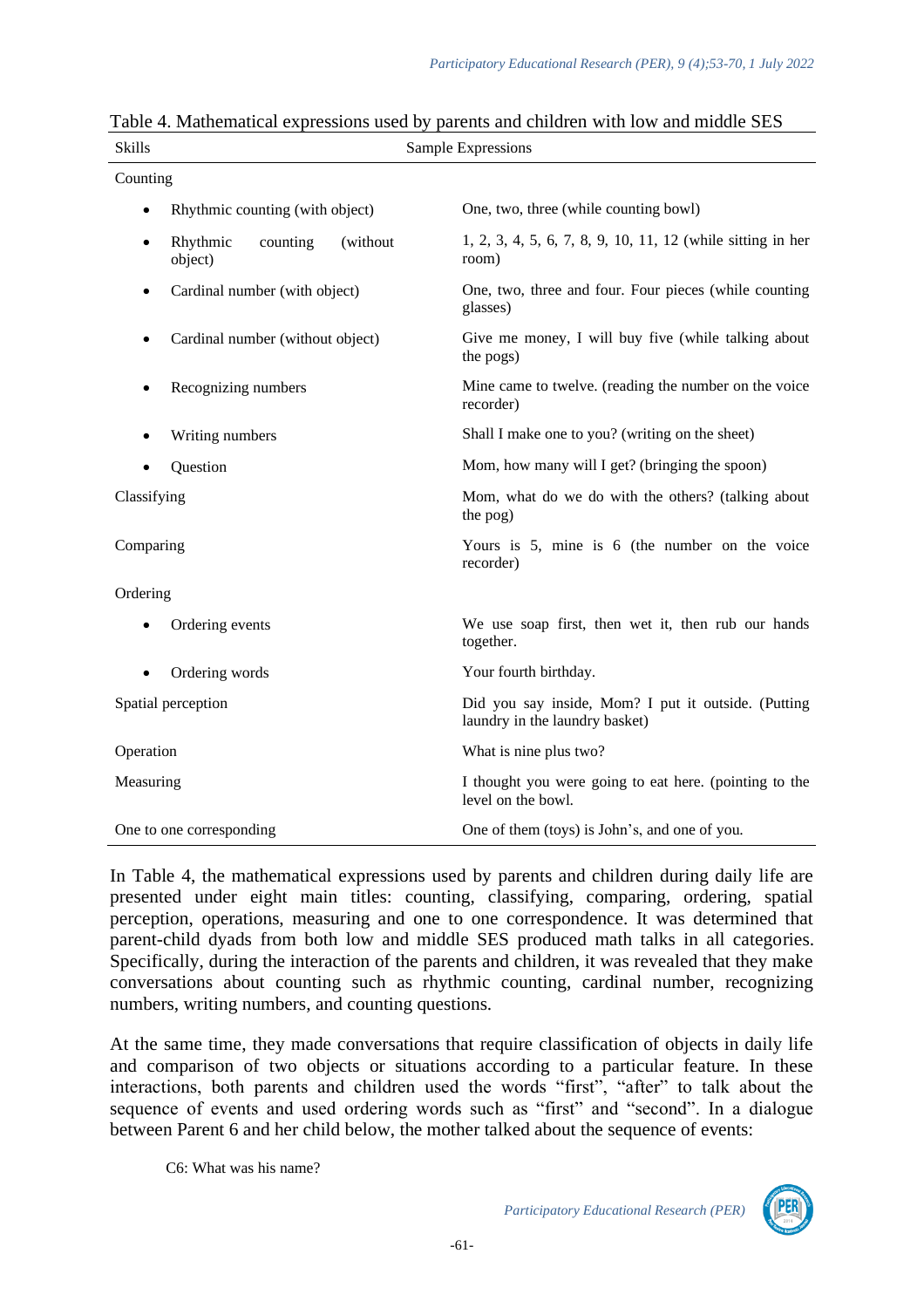P6: My princess, my princess. *Now you're going to brush your teeth, and after you brush your teeth, I'll dress my princess*. I'll take her to the school. (ordering events)

In addition, it has been found that parents and children use words that require spatial perception such as "beside" and "in front of" during their dialogue. For example, Parent 5 used expressions of spatial perception when eating with her child:

C5: Put too much.

P5: Yogurt *next to* it? (spatial perception)

C5: Uh uh.

P5: Not on it, but *next to* it. In the bowl. (spatial perception)

C5: In the bowl.

Parents gave place to words related to operations such as addition, subtraction, and division, while children talked about only addition and division. Moreover, it was found that parents and children used words related to measurement such as volume, length, time, and one to one correspondence. To illustrate, during a dialogue between Parent 11 while playing with her children, they talked about their ability to count and one to one corresponding:

P11: *Two*. Should we give one of this to Alex? You play together. *One is yours; one is Alex's* (cardinal number) (cardinal number) (one to one correspondence)

C11: Yes. But mine is purple.

P11: Alex takes the other one. You don't have to have *two*, do you, honey? (cardinal number)

C11: Yes

P11: You don't need *two* of the same toy. (cardinal number)

In another example given below, parent 5 and her child used words related to measuring and operation while cooking pudding:

P5: *Half teaspoon* says. That means we're going to put a little bit. Now that we've done half measure, we're going to put in a quarter teaspoon. Is it a quarter? (measuring) (division)

C5: Shall I mix it?

#### *Frequency of math talk during interactions with parents and children*

In order to address the third research question of the study, how often math talk emerges when preschool children interact with their parents was examined. The expressions of the parents and children were coded according to mathematical talk categories and the frequency of these expressions was determined. The frequency of math talk in the dialogues of children and parents is presented in Table 5.

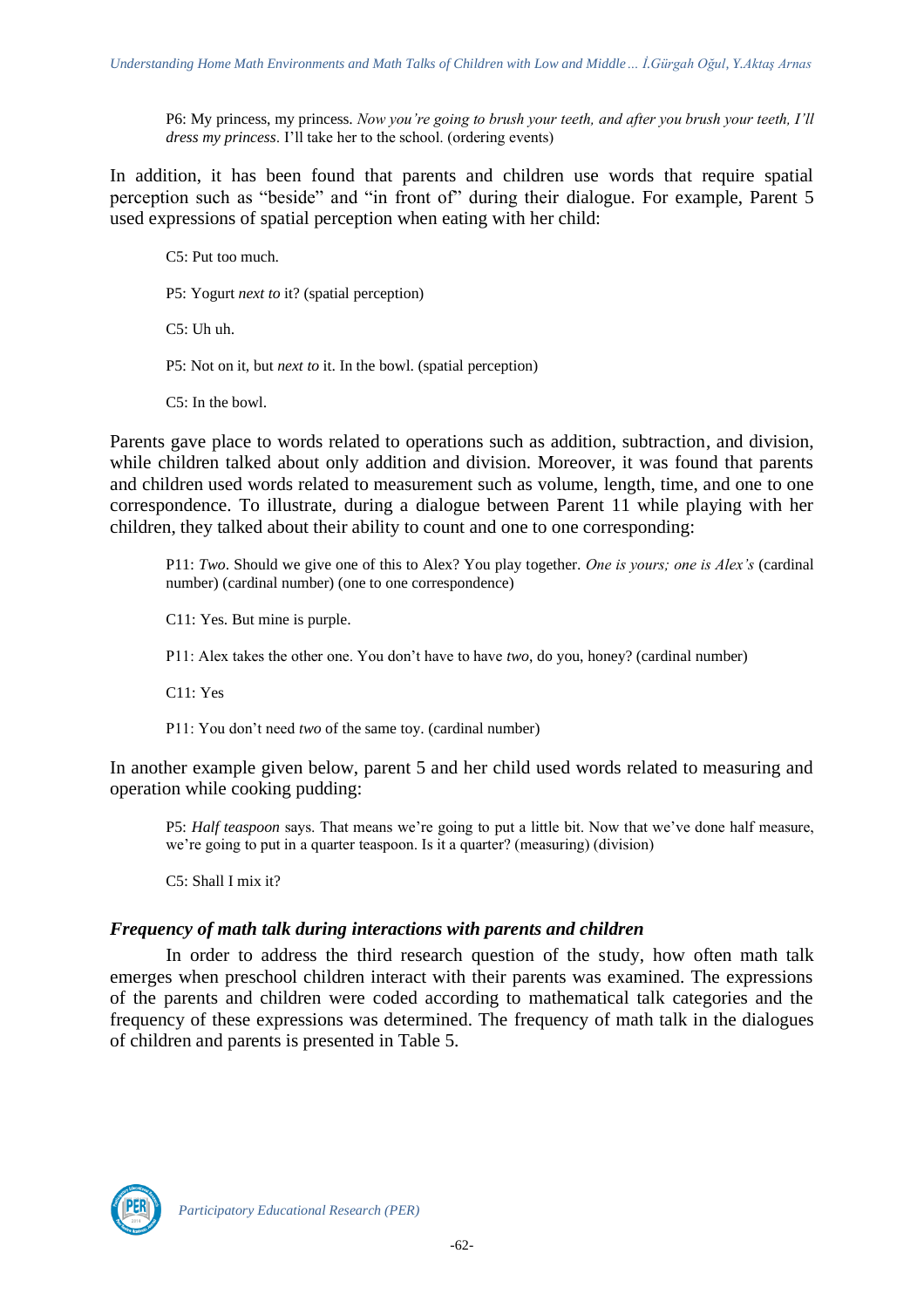|                      |                                    | Low SES          |                  | Middle SES       |                  | Total            |                  |
|----------------------|------------------------------------|------------------|------------------|------------------|------------------|------------------|------------------|
| Math Talk Categories |                                    | Child            | Parent           | Child            | Parent           | Child            | Parent           |
|                      |                                    | $\mathbf f$      | $\mathbf f$      | $\mathbf f$      | $\mathbf f$      | $\mathbf f$      | $\mathbf f$      |
| Counting             |                                    | 20               | 12               | 37               | 28               | 57               | 40               |
| $\bullet$            | Rhythmic counting (with object)    | 2                | $\boldsymbol{0}$ | 3                | $\boldsymbol{0}$ | 5                | $\boldsymbol{0}$ |
| $\bullet$            | Rhythmic counting (without object) | 3                | $\sqrt{2}$       | 3                | $\boldsymbol{0}$ | 6                | $\mathbf{2}$     |
| $\bullet$            | Cardinal number (with object)      | $\mathbf{2}$     | 1                | $\,8\,$          | 3                | 10               | $\overline{4}$   |
| ٠                    | Cardinal number (without object)   | 6                | 7                | 22               | 19               | 28               | 26               |
| ٠                    | Recognizing numbers                | 5                | $\boldsymbol{0}$ | $\boldsymbol{0}$ | $\boldsymbol{0}$ | 5                | $\boldsymbol{0}$ |
|                      | Writing numbers                    | $\mathbf{1}$     | $\boldsymbol{0}$ | $\boldsymbol{0}$ | $\boldsymbol{0}$ | 1                | $\boldsymbol{0}$ |
|                      | Question                           | 1                | $\overline{2}$   | 1                | 6                | $\overline{2}$   | 8                |
| Classifying          |                                    | $\boldsymbol{0}$ | $\sqrt{2}$       | $\sqrt{6}$       | $\sqrt{2}$       | 6                | $\overline{4}$   |
| Comparing            |                                    | $\mathfrak{Z}$   | $\tau$           | 10               | 9                | 13               | 16               |
| Ordering             |                                    | 3                | 9                | 10               | 11               | 13               | 20               |
| $\bullet$            | Ordering events                    | 3                | 5                | 9                | 9                | 12               | 14               |
| $\bullet$            | Ordering words                     | $\boldsymbol{0}$ | $\overline{4}$   | $\mathbf{1}$     | $\sqrt{2}$       | $\mathbf{1}$     | 6                |
|                      | Spatial perception                 | 14               | $\tau$           | 15               | 16               | 23<br>29         |                  |
| Operation            |                                    | 7                | $\tau$           | $\tau$           | 11               | 14               | 18               |
|                      | Addition                           | 7                | 5                | $\overline{4}$   | 6                | 11               | 11               |
| $\bullet$            | Subtraction                        | $\mathbf{0}$     | 1                | $\overline{0}$   | $\boldsymbol{0}$ | $\overline{0}$   | $\mathbf{1}$     |
| $\bullet$            | Division                           | $\boldsymbol{0}$ | $\mathbf{1}$     | 3                | 5                | 3                | 6                |
| Measuring            |                                    | 21               | 18               | 33               | 51               | 54               | 69               |
| ٠                    | Volume                             | $\boldsymbol{0}$ | $\boldsymbol{0}$ | 5                | 3                | 5                | 3                |
|                      | Length                             | $\mathbf{1}$     | $\boldsymbol{2}$ | $\boldsymbol{2}$ | $\overline{4}$   | 3                | 6                |
|                      | Amount                             | 9                | $\mathfrak{Z}$   | $\boldsymbol{7}$ | 11               | 16               | 14               |
| $\bullet$            | Time                               | 11               | 13               | 19               | 32               | $30\,$           | 45               |
|                      | Question                           | $\boldsymbol{0}$ | $\boldsymbol{0}$ | $\boldsymbol{0}$ | $\mathbf{1}$     | $\boldsymbol{0}$ | $\mathbf{1}$     |
|                      | One to one corresponding           | $\overline{2}$   | $\overline{0}$   | $\boldsymbol{0}$ | $\overline{2}$   | $\overline{2}$   | $\overline{2}$   |
| Total                |                                    | $70\,$           | 62               | 118              | 130              | 188              | 192              |

# Table 5 Frequency of math talks during interactions parents and children with low and middle SES

As presented in Table 5, in all categories, it was found that parents with middle SES used mathematical expressions (130 mathematical expressions) more frequently than low-SES parents (62 mathematical expressions). Similarly, children with middle SES used mathematical expressions (118 mathematical expressions) more frequently than children with

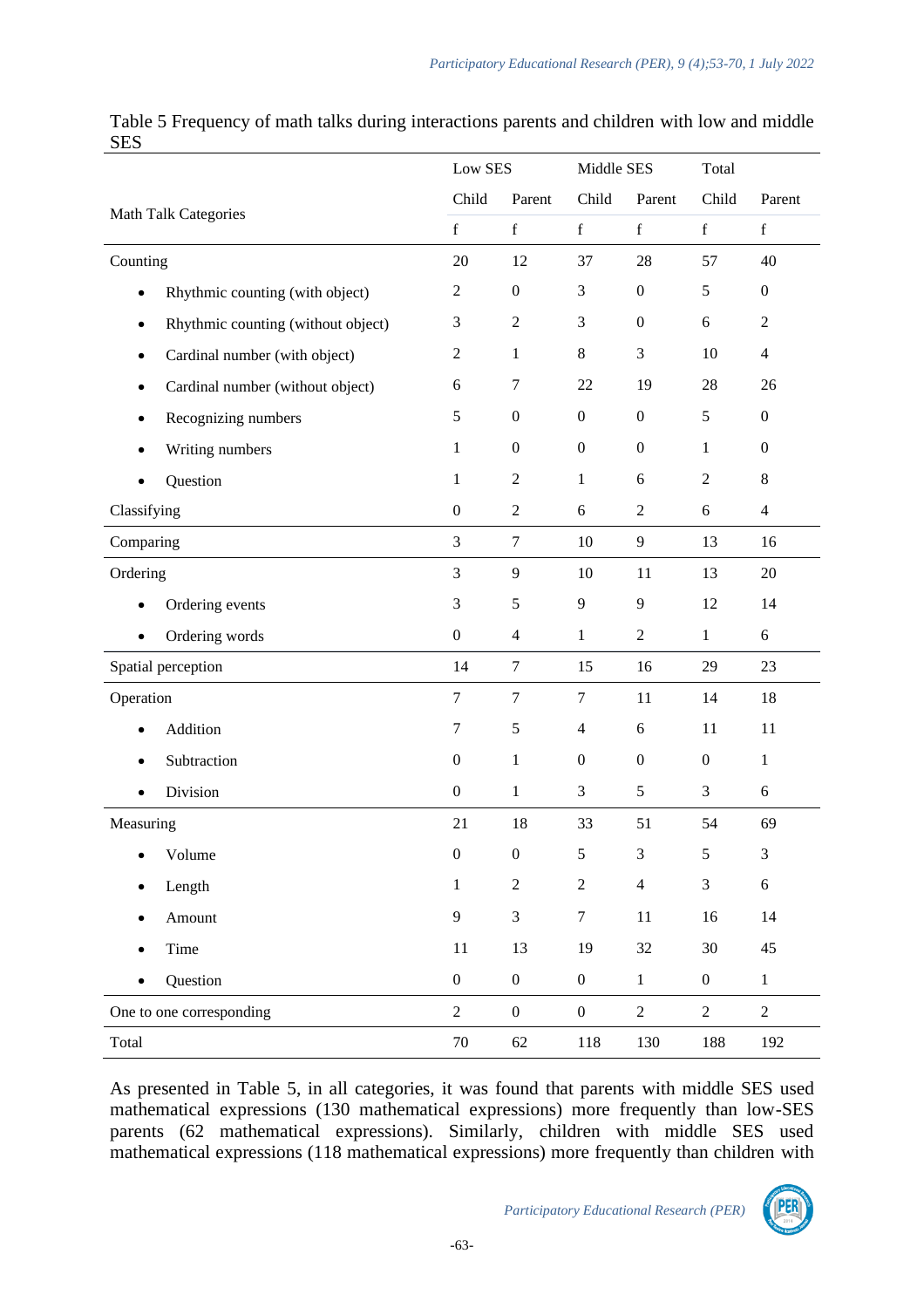low SES (70 mathematical expressions) in all categories except the one-to-one corresponding category.

The results showed that all parents use 192 mathematical expressions in total in the conversations with their children while the number of mathematical expressions used by the children during these conversations is 188. The number of the mathematical expressions of the parents and children were close to each other. In addition, when the frequency of the math talk categories used by the participants was ranked from the most frequent to the lowest, it was found that the orders of the categories of children and parents were parallel to each other.

The most common categories that children and parents produced math talk are counting (children 57; parents 40), measuring (children 54; parents 69) and spatial perception (children 29; parents 23). On the contrary, children and their parents gave less space to math talk related to operations (children 14; parents 18), ordering (children 13; parents 20), comparing (children 13; parents 16), classifying (children 6; parents 4) and one-to-one corresponding (children 2; parents 2).

### **Discussion**

This study was conducted to examine the home mathematics environment and the math talks of children with low and middle SES that occur during the interaction of children with their parents. Important findings obtained from the current study contribute to the growing literature about the quality of the home math experiences that parents from different SES present to their preschool children.

First, it was aimed to reveal the home math environment of low- and middle-SES children. The findings showed that children with middle SES not only had more math learning materials but also participated in more math activities with their parents than children with low SES. This finding showed that all parents in this study provide their children with an environment that supports their learning; however, children with middle SES have an advantage over children with low SES in terms of home mathematics environment. Research shows that growth in a cognitively supportive environment is a determining factor for children's academic achievement in both the short and long term (Altındağ Kumaş, 2020; Crosnoe, Leventhal, Wirth, Pierce & Pianta, 2010). In this sense, young children need an encouraging and supportive environment for their development (McCartney & Phillips, 2006). However, studies (Bjorklund, Hubertz & Rubens, 2004; Ramani et al., 2015; Vandermaas-Peeler et al., 2009) suggest that the mathematical experiences of children differ according to the materials they have. For example, Ramani et al. (2015) observed parents' interactions with their children by providing them with a board game material and a book and found that math talk of parents had more diversity in the board game.

Second, findings showed that most of the parents perform activities that require mathematics skills with their children. This finding supports earlier research (LeFevre, Clarke & Stringer, 2002; LeFevre et al., 2009; Pan, Yang, Li, Liu & Liu, 2018) which reveals that parents provide their children with various experiences thanks to home math activities. The results of the study indicated that mothers and fathers with middle SES engage in math activities more frequently with their children in daily life than parents with low SES. This may be due to the parents with low SES insufficient awareness of the importance of home-based activities for their children to learn mathematics. Indeed, Cannon and Ginsburg (2008) found that parents who think their role is not important in children's mathematics learning engage in less activity with their children. These results are consistent with the findings that parents with low SES

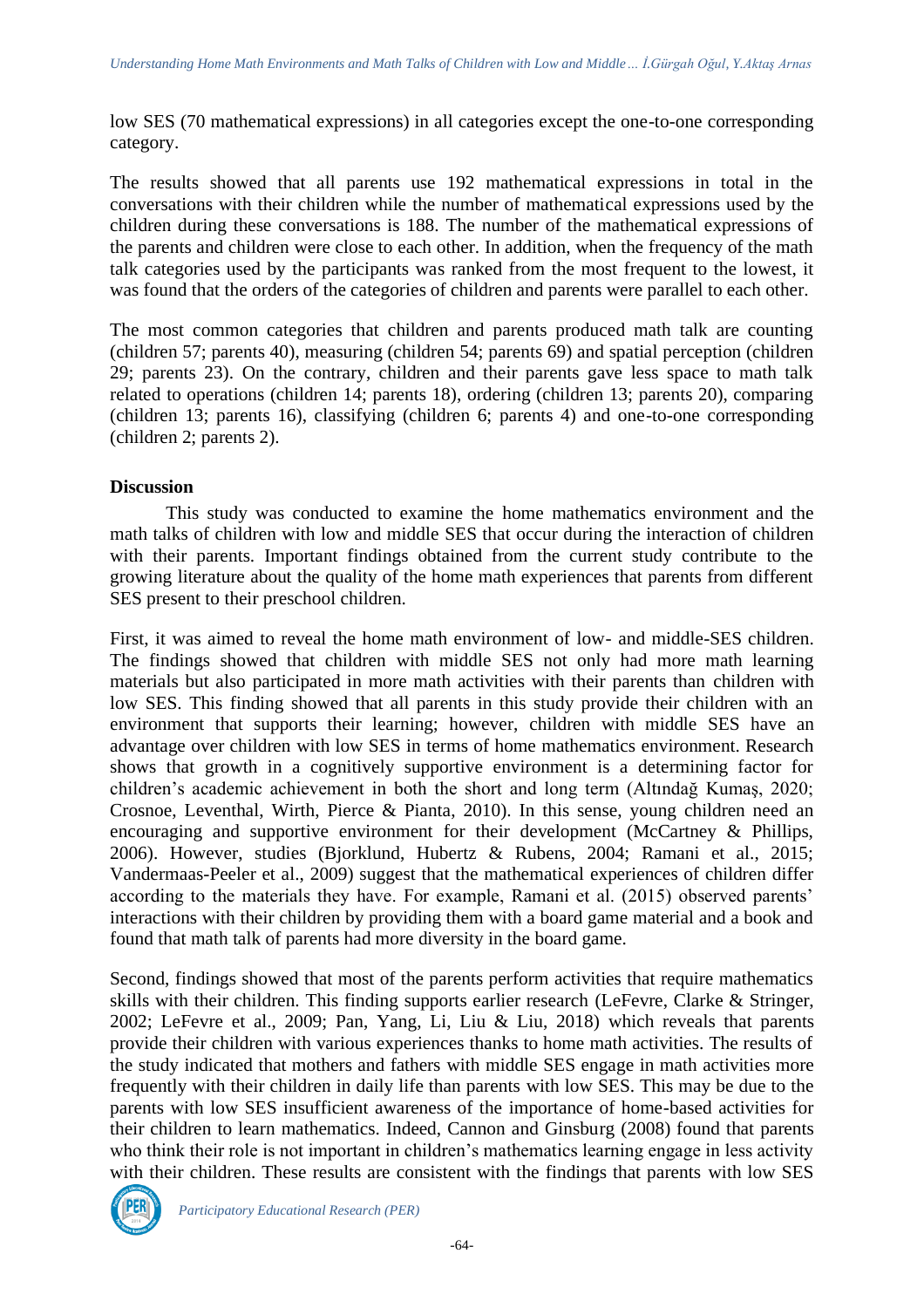provide less mathematical support to their children than the others (Sonnenschein et al., 2016). Considering that the frequency of math activities with families at home contributes to children being more successful in mathematical skills (Huntsinger, Jose, Larson, Blasink Krieg & Shaligram, 2000; LeFevre et al., 2010; Skwarchuk, 2009; Pan, Gauvain, Liu, & Cheng, 2006), this finding suggests that children with low SES have a more disadvantaged home environment in terms of learning mathematics.

In this study, parents of both low and medium socioeconomic levels indicated that they frequently carried out activities related to counting and ordering events. On the other hand, they engaged in less formal activities such as measurement activities and working with a book related to math concepts. Parents' more focus on simple types of activities such as counting and ordering events rather than complex activities related to measurement and concept books in daily life may be due to their academic expectations. The academic skills families expect children to have affected the types of home math activities they practice (Skwarchuk, Sowinski, & LeFevre, 2014). Del Rio, Susperreguy, Strasser and Salinas (2017) found that parents with high math expectations for their children carry out more advanced activities with them at home. Parents learning how to include other fields of mathematics in activities can contribute to providing a richer learning environment for children. The finding of the current study that parents mostly engage in activities related to counting and ordering events coincides with the results of previous studies (LeFevre et al., 2009; Blevins-Knabe & Musun-Miller, 1996) found that number activities and ordering the events experienced during the day were the most common math activities performed by families. Families carrying out activities requiring math skills with their children provide the opportunity for them to engage in mathematics (Purpura & Reid, 2016). Therefore, the math materials offered to children at home and the math activities that parents engage with their children are seen as a source of children's mathematical input. The rich environment provided for children is decisive for the math skills that children will have (Gürgah Oğul & Aktaş Arnas, 2020).

Moreover, the current study found that parent-children dyads with low and middle SES use expressions for many mathematical skills such as counting, classification, comparison, ordering, spatial perception, operations, measuring and one-to-one correspondence during daily conversations. This finding supports the research by Orçan Kaçan, Angın, & Cerezci (2019), who found that parents use math concepts such as number, quantity, and time in their daily conversations with their children. Children's exposure to such conversations is beneficial for them to gain mathematical skills (LeFevre et al., 2009; Ramani & Siegler, 2008). Ramani and Siegler (2008) found that children playing a game that includes numbers for even an hour with their families increased their math skills. The finding that both parents with low and middle SES have various math talks may indicate that parents have the potential to support children's math skills. In this regard, ways should be sought for parents to provide their children with more diverse math inputs in order to facilitate children's learning of math.

Last, in this study, the frequency of math talks of each parent-child dyad differs from each other. In all categories, parents with middle SES produced math talk more frequently than parents with low SES. Similarly, children with middle SES produced more math talks than did children with low SES in all categories except the one-to-one correspondence category. In fact, it is not surprising that parents with lower SES provided less math words to their children, as many studies (Hoff, 2013; Son & Morrison, 2010) have found that parents with lower SES use much less words in their interaction with their children. A possible reason for this discrepancy is parents' beliefs about their own math skills and the importance of math in early years. Sonnenschein et al. (2012) found that parents who believe that doing math at

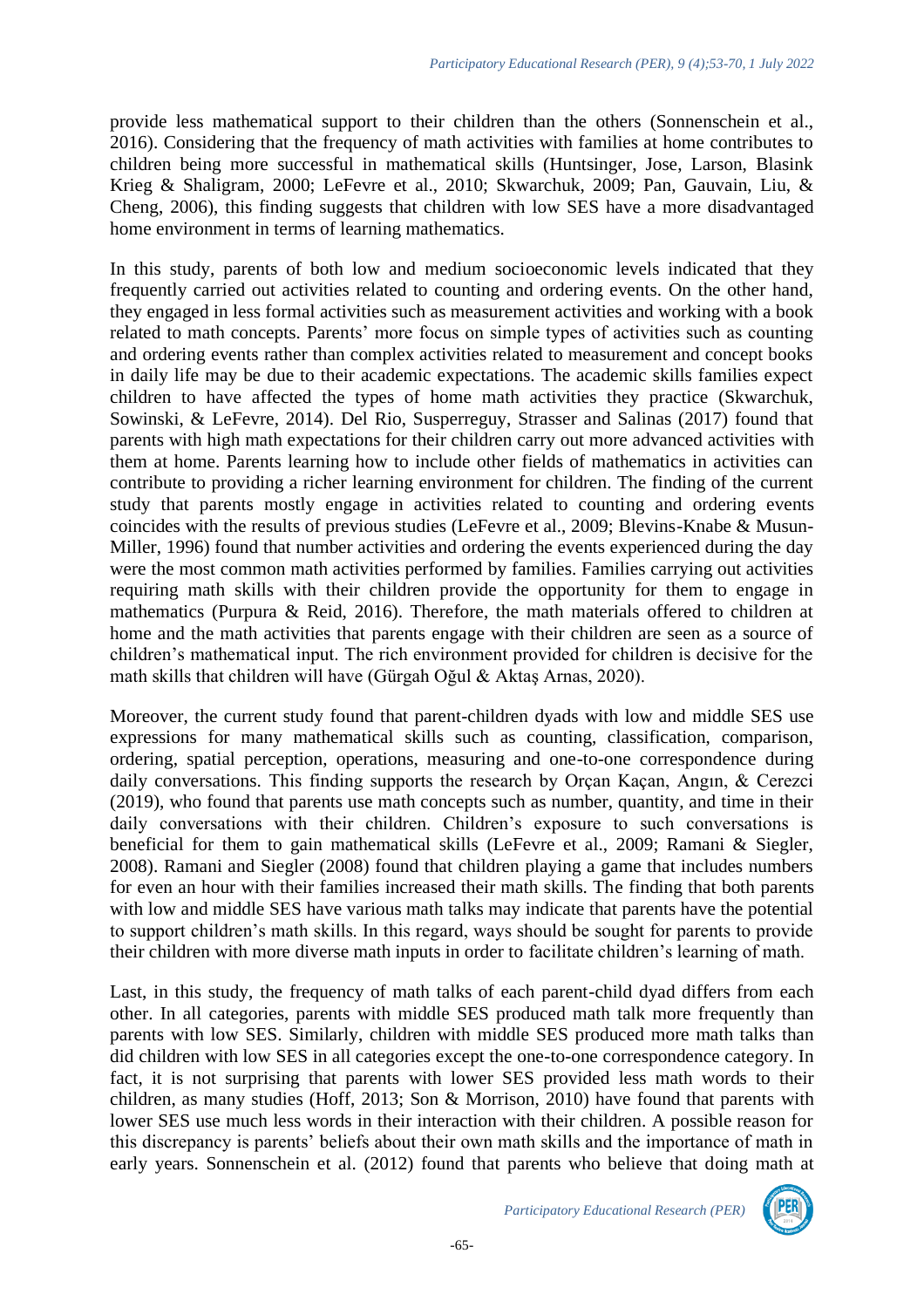young ages is important to provide more math activities to their children. Similarly, Missall et al. (2015) showed that parents who have positive beliefs about their own math skills engage in more math related interaction with their children.

## **Conclusion & implications**

The findings of this study support the idea that the home environment can provide the child with rich experiences in learning mathematical skills. Children have experiences that will help develop many mathematical skills in the home environment. During these experiences, making the parent-child interaction process efficient can pave the way for making meaningful contributions to the development of children.

The results obtained in the study have shed light on how parents could use the time spent with their children at home to the opportunity of mathematics learning. However, the current study has some limitations at the same time. The results of this study are limited to data from a small group. Further studies may conduct with larger sample to occur more general ideas about parental supports for the development of children's math skills. The study was limited to children's math talks with their parents in the home environment. The development of children's math skills can also be examined in the context of conversations with the teacher in the school context.

The study showed that the home learning environment provided by parents is a resource for children to develop math skills. In addition, SES is an important factor that should be taken into account in parental supports for children's math development. Parents should be aware of their roles and ensure more efficient interaction process. In the next step, ways should be found to support parents so that they can help their children learn more effectively.

### Acknowledgments

We would like to thank the families and children for dedication of their time to participate this study.

## **References**

- Akıncı Coşkun, A., & Tezel Şahin, F. (2019). Ev ortamında uygulanan sayı ve işlem eğitim programının ev ortamına etkisinin incelenmesi [Investigation of the effect of number and operation training program applied in home environment on home environment]. In *Proceedings of the 2nd International Elementary Education Congress* (pp. 897– 907). Muğla: Egiten Publication.
- Altındağ Kumaş, Ö. (2020). Effectiveness of the big math for little kids program on the early mathematics skills of preschool children with a bilingual group. *Participatory Educational Research, 7*(2), 33-46. doi:10.17275/per.20.18.7.2
- Aslan, D. (2020). "Is it a dairy product or food for breakfast?" Impact of preschool attendance on children's categorical abilities. *Issues in Educational Research, 30*(3), 809-827. Retrieved from http://www.iier.org.au/iier30/aslan.pdf
- Aslan, D. (2013). The effects of socioeconomic status on children's categorization and crossclassification skills. *International Journal of Social Sciences & Education, 3*(3), 644- 657. Retrieved from https://d1wqtxts1xzle7.cloudfront.net/31071653/Paper-11.pdf
- Bailey, D. H., Siegler, R. S., & Geary, D. C. (2014). Early predictors of middle school fraction knowledge. *Developmental Science, 17*(5), 775-785. doi:10.1111/desc.12155.
- Bjorklund, D. F., Hubertz, M. J., & Reubens, A. C. (2004). Young children's arithmetic strategies in social context: how parents contribute to children's strategy development

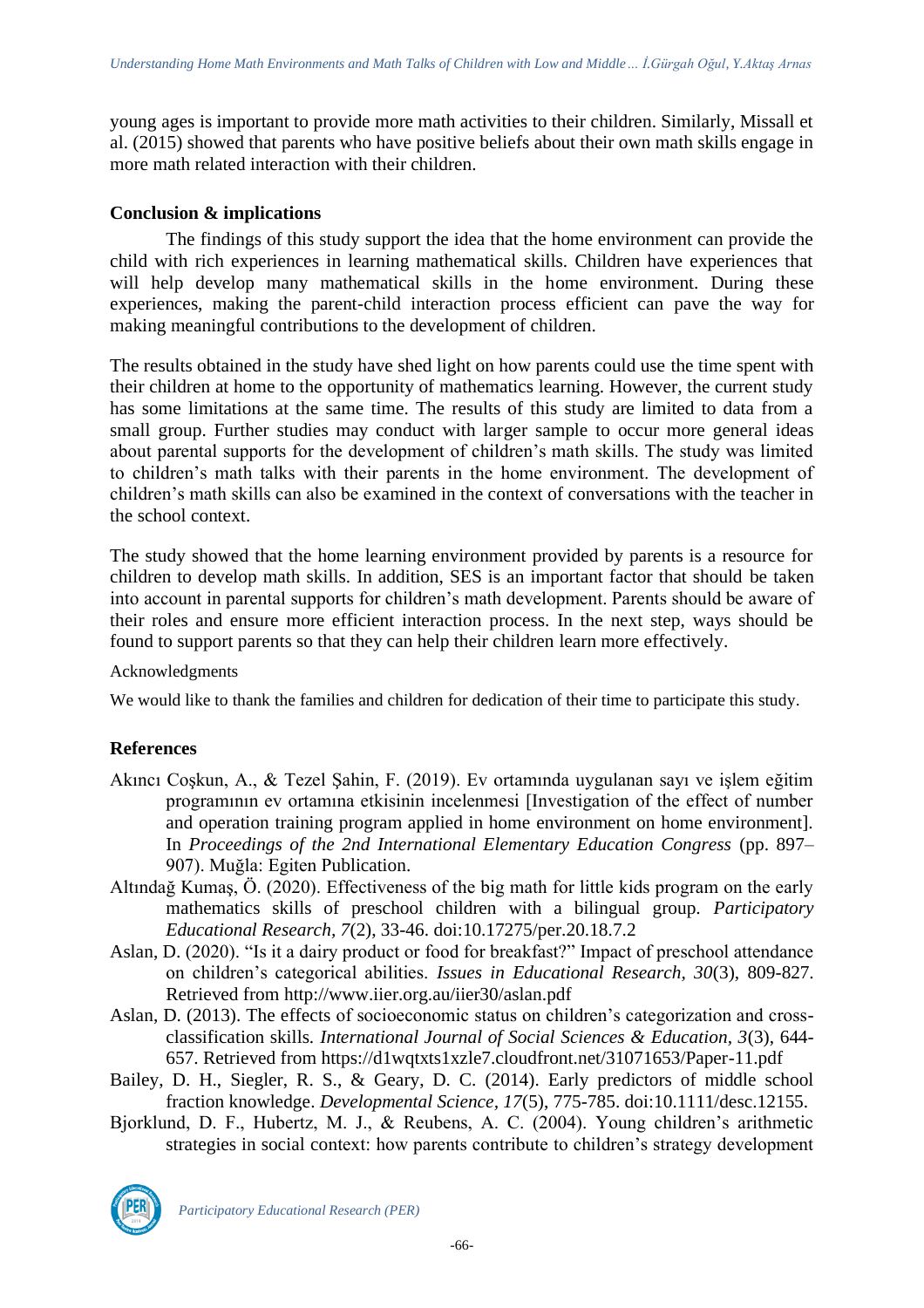while playing games. *International Journal of Behavioral Development, 28*(4), 347– 357. doi:10.1080/01650250444000027

- Blevins-Knabe, B., & Musun-Miller, L. (1996). Number use at home by children and their parents and its relationship to early mathematical performance. *Early Development & Parenting, 5*, 35–45. doi:10.1002/(SICI)1099-0917(199603)5:1<35::AID-EDP113>3.0.CO;2-0
- Burchinal, M., McCartney, K., Steinberg, L., Crosnoe, R., Friedman, S. L., McLoyd, V., & Pianta, R. (2011). Examining the Black-White achievement gap among low-income children using the NICHD study of early child care and youth development. *Child Development, 82*, 1404–1420. doi:10.1111/j.1467-8624.2011.01620.x
- Cannon, J., & Ginsburg, H. P. (2008). "Doing the math": Maternal beliefs about early mathematics versus language learning. *Early Education and Development, 19*(2), 238- 260. doi:10.1080/10409280801963913
- Compton, D., Love, T. P., Sell, J. (2012). Developing and assessing intercoder reliability in studies of group interaction. *Sociological Methodology, 42,* 348-364. doi:10.1177/0081175012444860.
- Creswell, J. W. (2012). *Educational research: Planning, conducting, and evaluating quantitative and qualitative research* (4th ed.). Boston, MA: Pearson.
- Crosnoe, R., Leventhal, T., Wirth, R. J., Pierce, K. M., & Pianta, R. C. (2010). Family socioeconomic status and consistent environmental stimulation in early childhood. *Child Development, 81*(3), 972-987. doi:10.1111/j.1467-8624.2010.01446.x.
- Çankaya, O., & LeFevre, J. A. (2016). The home numeracy environment: What do crosscultural comparisons tell us about how to scaffold young children's mathematical skills? In B. Blevins-Knabe & A. Austin (Eds.), *Early childhood mathematics skill development in the home environment* (pp. 87–104). Cham, Switzerland: Springer.
- Çelik, M. (2015). Anasınıfına devam eden 60-72 aylık çocukların matematik gelişimlerinin bazı değişkenler açısından incelenmesi [Examining the mathematical development of 60-72 month-old children attending kindergarten in terms of some variables]. *Dicle Üniversitesi Ziya Gökalp Eğitim Fakültesi Dergisi, 24*, 1-18. Retrieved from https://dergipark.org.tr/en/pub/zgefd/issue/47937/606403
- Davis-Kean, P. E. (2005). The influence of parent education and family income on child achievement: the indirect role of parental expectations and the home environment. *Journal of Family Psychology, 19*(2), 294. doi:10.1037/0893-3200.19.2.294
- Dearing, E., Casey, B. M., Ganley, C. M., Tillinger, M., Laski, E., & Montecillo, C. (2012). Young girls' arithmetic and spatial skills: The distal and proximal roles of family socioeconomics and home learning experiences. *Early Childhood Research Quarterly, 27*(3), 458-470. doi:10.1016/j.ecresq.2012.01.002
- DeFlorio, L., & Beliakoff, A. (2015). Socioeconomic status and preschoolers' mathematical knowledge: The contribution of home activities and parent beliefs. *Early Education and Development, 26*(3), 319-341. doi:10.1080/10409289.2015.968239
- Del Río, M. F., Susperreguy, M. I., Strasser, K., & Salinas, V. (2017). Distinct influences of mothers and fathers on kindergartners' numeracy performance: The role of math anxiety, home numeracy practices, and numeracy expectations. *Early Education and Development, 28*(8), 939-955. doi:10.1080/10409289.2017.1331662
- Elliott, L., & Bachman, H. J. (2018). SES disparities in early math abilities: The contributions of parents' math cognitions, practices to support math, and math talk. *Developmental Review, 49*, 1-15. doi:10.1016/j.dr.2018.08.001
- Elliott, L., Braham, E. J., & Libertus, M. E. (2017). Understanding sources of individual variability in parents' number talk with young children. *Journal of Experimental Child Psychology, 159*, 1-15. doi:10.1016/j.jecp.2017.01.011.

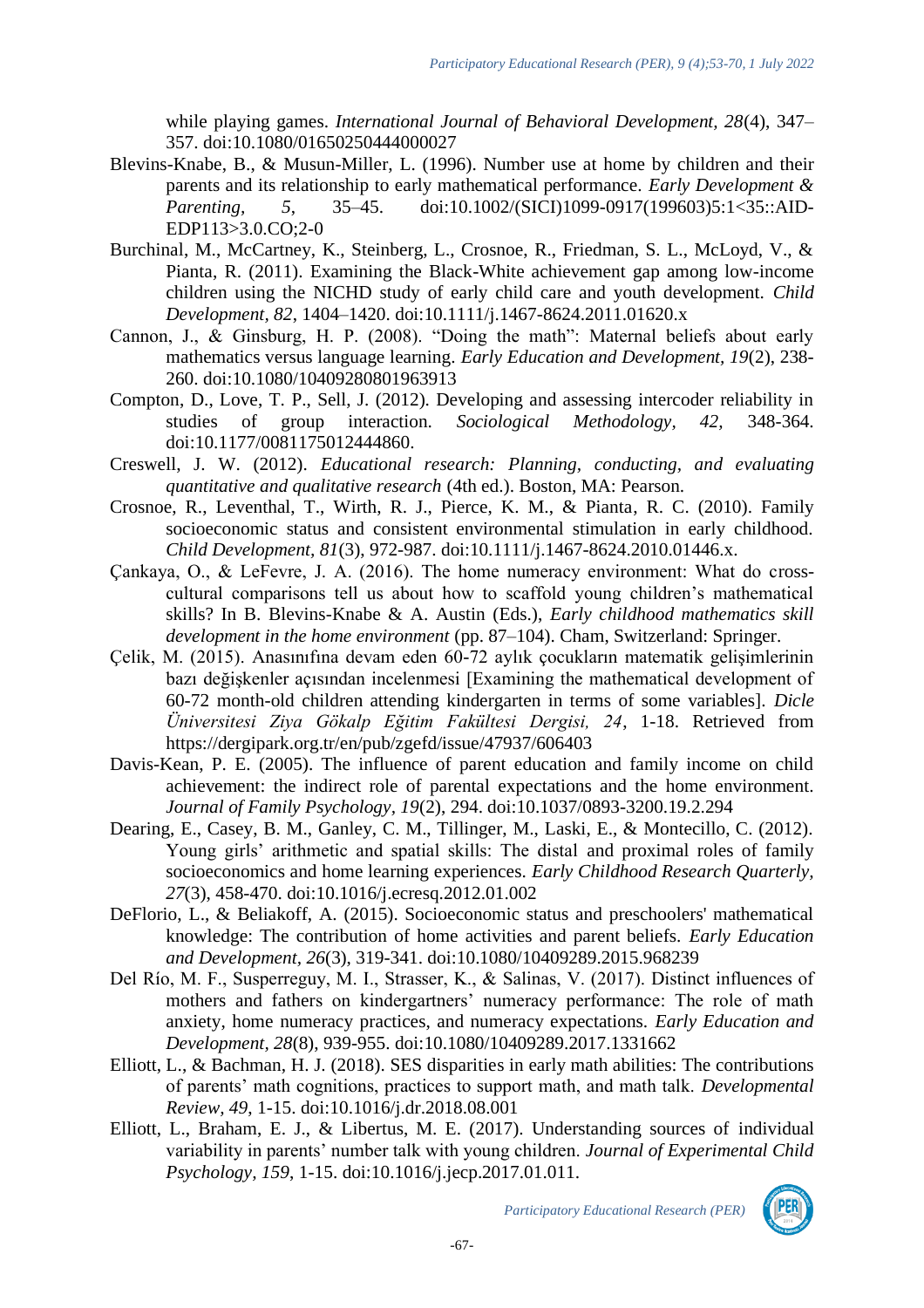- Ertürk Kara, H. G. (2019). Okul öncesi dönemde çocuğa evde sunulan desteğin okuma yazmaya hazırlık ve matematik becerileri bağlamında incelenmesi. [Examining the support offered at home to preschool children in the context of literacy preparation and math skills]. *Journal of Bayburt Education Faculty, 14*(27), 87-105. doi:10.35675/befdergi.422261
- Gunderson & Levine (2011). Some types of parent number talk count more than others: Relations between parents' input and children's cardinal-number knowledge. *Developmental Science, 14*(5), 1021-1032. doi:10.1111/j.1467-7687.2011.01050.x
- Gürgah Oğul, İ. & Aktaş Arnas, Y. (2020). Role of mathematics activities and mothers' maths talk in predicting children's maths talk and early maths skills. *European Early Childhood Education Research Journal, 29*(4), 501-518. doi:10.1080/1350293X.2020.1858128.
- Gürgah Oğul İ., Aslan, D. & Aktaş Arnas, Y. (2018, June). *A validity and reliability study of parents' participation in home math activities scale.* Paper presented at 70th OMEP World Assembly and Conference, Prague, Czechia.
- Hoff, E. (2013). Interpreting the early language trajectories of children from low-SES and language minority homes: Implications for closing achievement gaps. *Developmental Psychology, 49*, 4-14. doi:10.1037/a0027238
- Huntsinger, C. S., Jose, P. E., Larson, S. L., Balsink Krieg, D., & Shaligram, C. (2000). Mathematics, vocabulary, and reading development in Chinese American and European American children over the primary school years. *Journal of Educational Psychology, 92*(4), 745. doi:10.1037/0022-0663.92.4.745
- İvrendi, A., & Wakefield, A. (2009). Mothers' and Fathers' Participation in Mathematical Activities of Their Young Children. In H. Asutay & E. Bayındır (Eds.), *Education in Balkans Today–Proceedings of the 5th International Balkan Education and Science Congress* (pp. 50–54). Edirne: Trakya University Publication.
- Kağıtçıbaşı, Ç, & Ataca, B. (2005). Value of children and family change: A three-decade portrait from Turkey. *Applied Psychology: An International Review, 54*(3), 317–337. Retrieved from https://iaap-journals.onlinelibrary.wiley.com/doi/pdf/10.1111/j.1464- 0597.2005.00213.x
- Karaman, S. & İvrendi, A. (2015). Relationship among preschool period children's mathematical skills, socio-demographic characteristics and socio-dramatic play. *Education and Science, 40*(177), 313-326. doi:10.15390/EB.2015.3016
- Klibanoff, R. S., Levine, S. C., Huttenlocher, J., Vasilyeva, M., & Hedges, L. V. (2006). Preschool children's mathematical knowledge: The effect of teacher" math talk.". *Developmental Psychology, 42*(1), 59-69. doi:10.1037/0012-1649.42.1.59
- LeFevre, J. A., Clarke, T., & Stringer, A. P. (2002). Influences of language and parental involvement on the development of counting skills: Comparisons of French-and English-speaking Canadian children. *Early Child Development and Care, 172*(3), 283- 300. doi:10.1080/03004430212127
- LeFevre, J. A., Skwarchuk, S. L., Smith-Chant, B. L., Fast, L., Kamawar, D., & Bisanz, J. (2009). Home numeracy experiences and children's math performance in the early school years. *Canadian Journal of Behavioural Science/Revue canadienne des sciences du comportement, 41*(2), 55-66. doi:10.1037/a0014532
- LeFevre, J., Polyzoi, E., Skwarchuk, S. L., Fast, L., & Sowinski, C. (2010). Do home numeracy and literacy practices of Greek and Canadian parents predict the numeracy skills of kindergarten children? *International Journal of Early Years Education, 18*(1), 55-70. doi:10.1080/09669761003693926

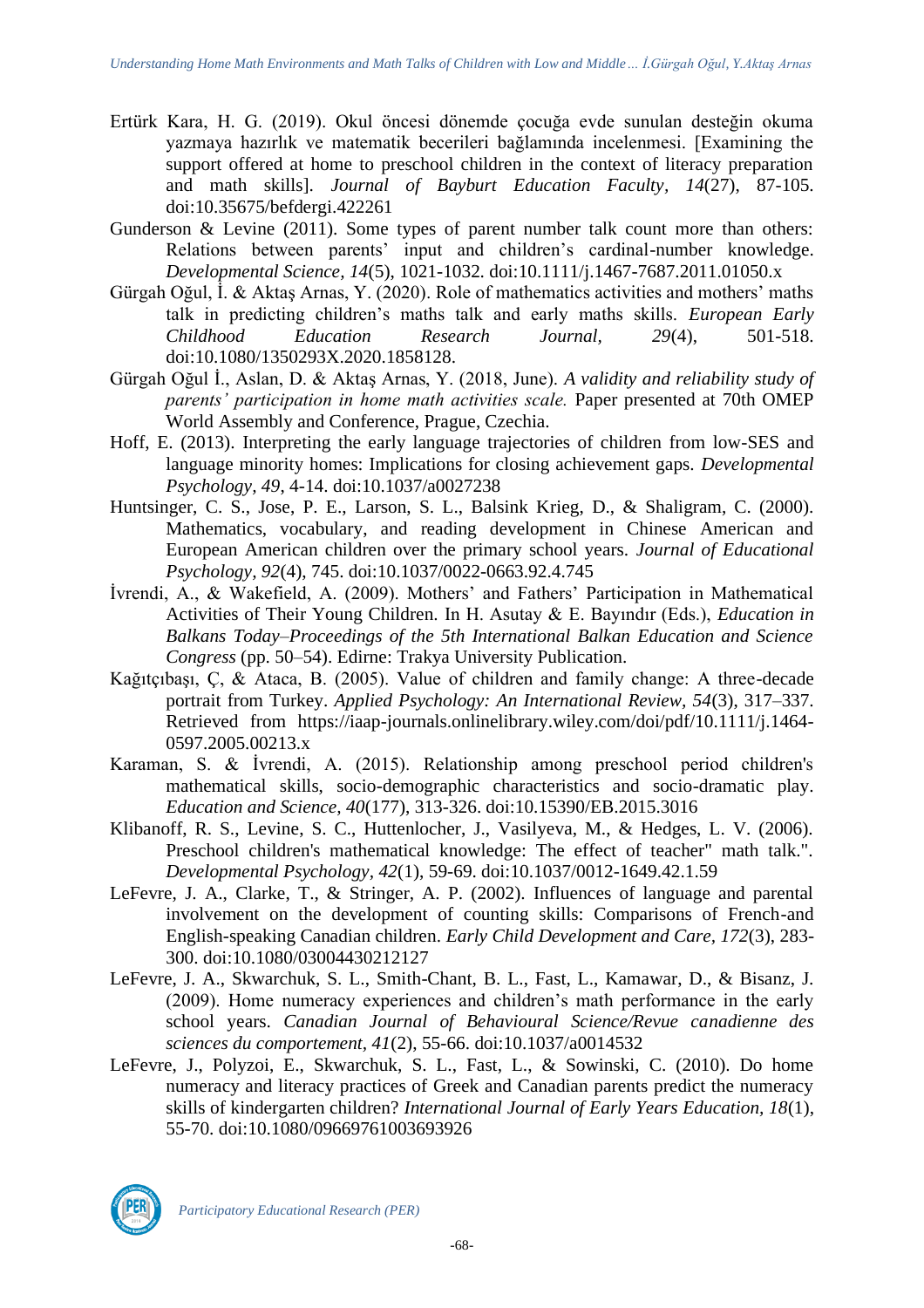- Levine, S. C., Ratliff, K. R., Huttenlocher, J., & Cannon J. (2012). Early puzzle play: A predictor of preschoolers' spatial transformation skills. *Developmental Psychology, 48*(2), 530-542. doi:10.1037/a0025913
- Levine, S. C., Suriyakham, L. W., Rowe, M. L., Huttenlocher, J., & Gunderson, E. A. (2010). What counts in the development of young children's number knowledge? *Developmental Psychology, 46*(5), 1309-1319. doi:10.1037/a0019671
- McCartney, K., & Phillips, D. (Eds.). (2006). *Blackwell handbook of early childhood development.* Oxford, UK: Blackwell.
- Melhuish, E. C., Phan, M. B., Sylva, K., Sammons, P., Siraj‐Blatchford, I., & Taggart, B. (2008). Effects of the home learning environment and preschool center experience upon literacy and numeracy development in early primary school. *Journal of Social Issues, 64*(1), 95-114. doi:10.1111/j.1540-4560.2008.00550.x
- Missall, K., Robin L. H., Caskie, G. I. L., & Repasky, P. (2015). Home numeracy environments of preschoolers: examining relations among mathematical activities, parent mathematical beliefs, and early mathematical skills. *Early Education and Development, 26*(3), 356-376. doi:10.1080/10409289.2015.968243
- Mutaf Yıldız, B., Sasanguie, D., De Smedt, B., & Reynvoet, B. (2018). Frequency of home numeracy activities is differentially related to basic number processing and calculation skills in kindergartners. *Frontiers in Psychology, 9*, 340. doi:10.3389/fpsyg.2018.00340
- Orçan Kaçan, M., Angın, D. E., & Cerezci, B. (2019). Dinnertime math conversations between preschoolers and their parents. *Journal of Education, Theory and Practical Research* 5(3), 392–400. Retrieved from https://dergipark.org.tr/en/pub/ekuad/issue/51148/666829
- Orçan Kaçan, M., Yazıcı, E., & Kandır, A. (2016). Ebeveynlerin Çocukların Matematik Eğitimine İlişkin Görüşlerinin İncelenmesi [Investigation of Parents' Views on Children's Mathematics Education]. *Karadeniz Sosyal Bilimler Dergisi [Journal of Blacksea Social Sciences], 8*(15), 301-319. Retrieved from https://dergipark.org.tr/en/pub/ksbd/issue/27237/286886
- Pan, Y., Yang, Q., Li, Y., Liu, L., & Liu, S. (2018). Effects of family socioeconomic status on home math activities in urban China: The role of parental beliefs. *Children and Youth Services Review, 93*, 60-68. doi:10.1016/j.childyouth.2018.07.006
- Pan, Y., Gauvain, M., Liu, Z., & Cheng, L. (2006). American and Chinese parental involvement in young children's mathematics learning. *Cognitive Development, 21*(1), 17-35. doi:10.1016/j.cogdev.2005.08.001
- Patton, M. Q. (2002). *Qualitative research and evaluation methods.* Thousand Oaks, CA:Sage Publications.
- Purpura, D. J., & Reid, E. E. (2016). Mathematics and language: Individual and group differences in mathematical language skills in young children. *Early Childhood Research Quarterly, 36*, 259-268. doi:10.1016/j.ecresq.2015.12.020
- Ramani, G. B., Rowe, M. L., Eason, S. H., & Leech, K. A. (2015). Math talk during informal learning activities in Head Start families. *Cognitive Development, 35*, 15-33. doi:10.1016/j.cogdev.2014.11.002
- Ramani, G. B., & Siegler, R. S. (2008). Promoting broad and stable improvements in low‐ income children's numerical knowledge through playing number board games. *Child Development, 79*(2), 375-394. doi:10.1111/j.1467-8624.2007.01131.x
- Sarama, J., & Clements, D. H. (2009). *Early childhood mathematics education research: Learning trajectories for young children.* New York, NY: Routledge. doi:10.4324/9780203883785